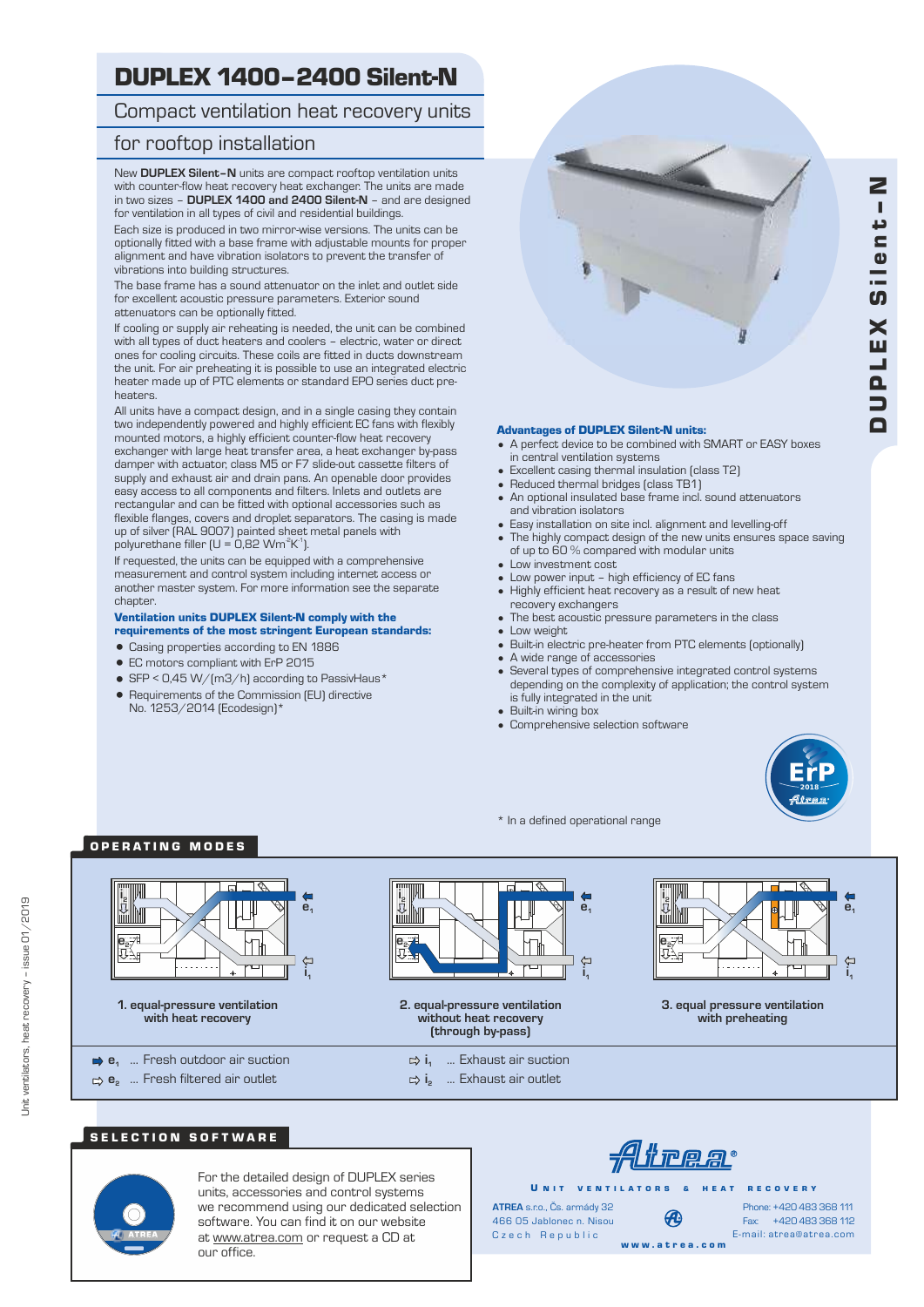# PERFORMANCE GRAPHS

#### TECHNICAL DATA

| Type                                             |           | <b>DUPLEX 1400 Silent-N</b>                   | <b>DUPLEX 2400 Silent-N</b> |  |  |  |
|--------------------------------------------------|-----------|-----------------------------------------------|-----------------------------|--|--|--|
| Supply air $-\overline{max.}$ <sup>11</sup>      | $m3h-1$   | 1950                                          | 2900                        |  |  |  |
| Exhaust air - max. $1$                           | $m3h-1$   | 2000                                          | 2900                        |  |  |  |
| Max. air flow rate as per ErP 2018 <sup>41</sup> | $m^3h^1$  | 1 100                                         | 2 200                       |  |  |  |
| Heat recovery efficiency <sup>2)</sup>           | $\%$      | See separate graph                            |                             |  |  |  |
| Number of versions and positions                 | -         | See the table "Installation position", page 4 |                             |  |  |  |
| Weight <sup>31</sup>                             | kg        | 225<br>330                                    |                             |  |  |  |
| Max. power input                                 | <b>kW</b> | 1.45                                          | 1.58                        |  |  |  |
| Voltage                                          |           | 230                                           | 230                         |  |  |  |
| Frequency                                        | Hz        | 50                                            | 50                          |  |  |  |
| Protection                                       | А         | 10 A char. C<br>10 A char. C                  |                             |  |  |  |
| Fan speed (revs)                                 | $min-1$   | 3060                                          | 2650                        |  |  |  |
|                                                  |           |                                               |                             |  |  |  |

1) According to the combination and graphs below 2) Depends on flow rates – see graph 3) Depends on equipment 4) For more details use our selection software ATREA

#### PERFORMANCE OVERVIEW



#### HEAT RECOVERY EFFICIENCY, OUTLET TEMPERATURE DOWNSTREAM THE PRE-HEATER  $\,$

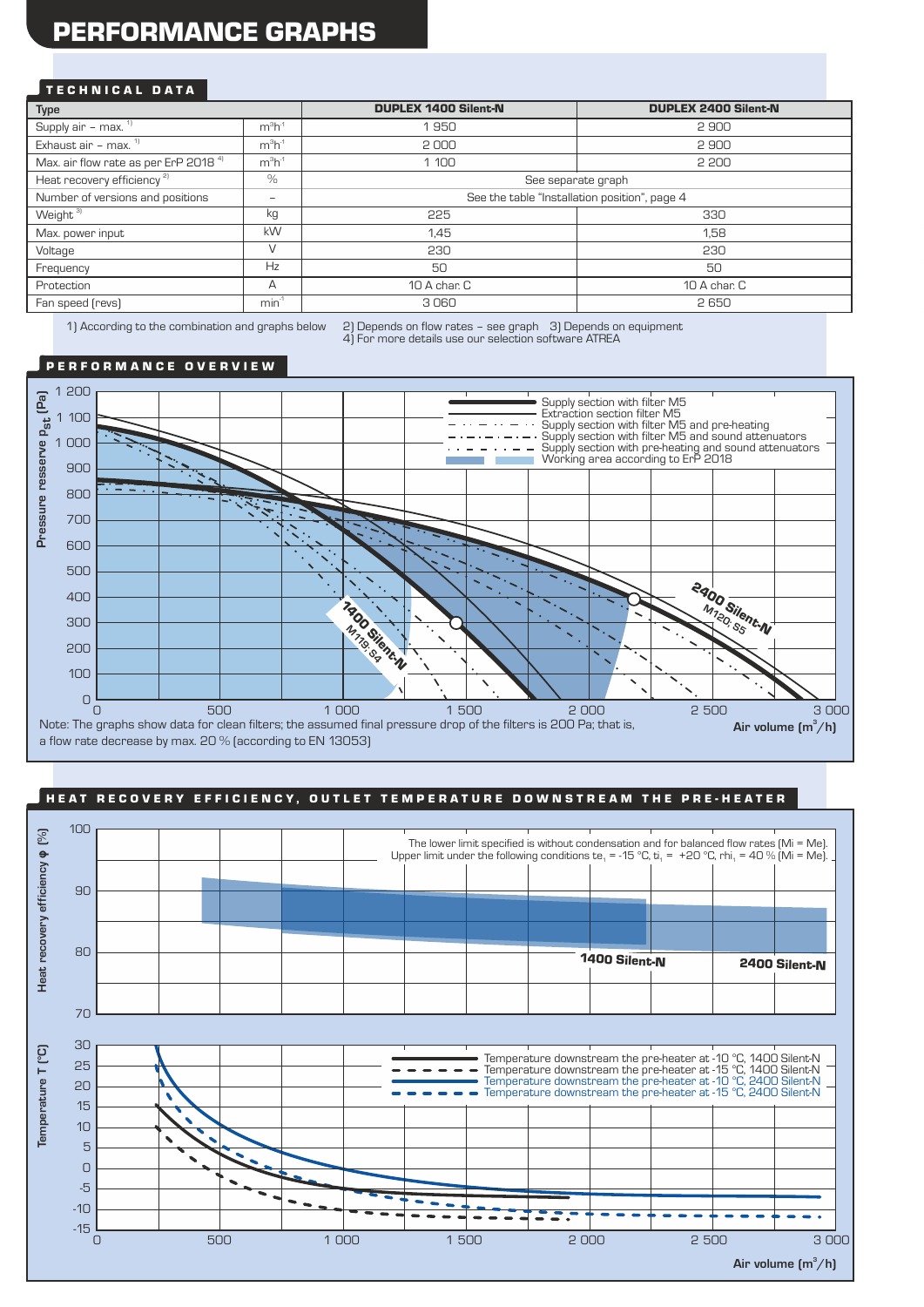# DIMENSIONS AND CONNECTING PORTS

#### BASIC DIMENSIONS







| <b>DUPLEX Silent-N</b>                           |    | 1400             | 2400             |
|--------------------------------------------------|----|------------------|------------------|
| Dimensions <b>B</b>                              | mm | 500              | 700              |
| Dimensions <b>B1</b>                             | mm | 385              | 585              |
| Dimensions <b>B2</b>                             | mm | 1 153            | 1235             |
| Dimensions <b>B3</b>                             | mm | 402              | 602              |
| Dimensions C                                     | mm | 442              | 387              |
| Dimensions D                                     | mm | 667              | 724              |
| Dimensions L                                     | mm | 2030             | 2430             |
| Dimensions L1, L2                                | mm | 1900             | 2 300            |
| Dimensions L3                                    | mm | 228              | 278              |
| Dimensions L4                                    | mm | 753              | 982              |
| Dimensions L5                                    | mm | 400              | 500              |
| Dimensions H                                     | mm | 1 100            | 1430             |
| Dimensions H1                                    | mm | 1000             | 1 300            |
| Dimensions H <sub>2</sub>                        | mm | 250              | 300              |
| Dimensions H3                                    | mm | 230              | 330              |
| Dimensions H4                                    | mm | 465              | 570              |
| Dimensions H5                                    | mm | 305              | 400              |
| Dimensions H6                                    | mm | 230              | 300              |
| Dimensions H7                                    | mm | 364              | 463              |
| Dimensions D                                     |    | 667              | 724              |
| <b>Connecting ports</b>                          |    |                  |                  |
| Dimensions $e_{2}$ , i <sub>1</sub> $X \times Y$ | mm | $250 \times 250$ | $350 \times 350$ |
| Dimensions $e_{11}$ , i <sub>2</sub> X1 × Y1     | mm | $200 \times 300$ | $250 \times 500$ |

Note: For detailed design and technical data we recommend using the specialized selection software ATREA.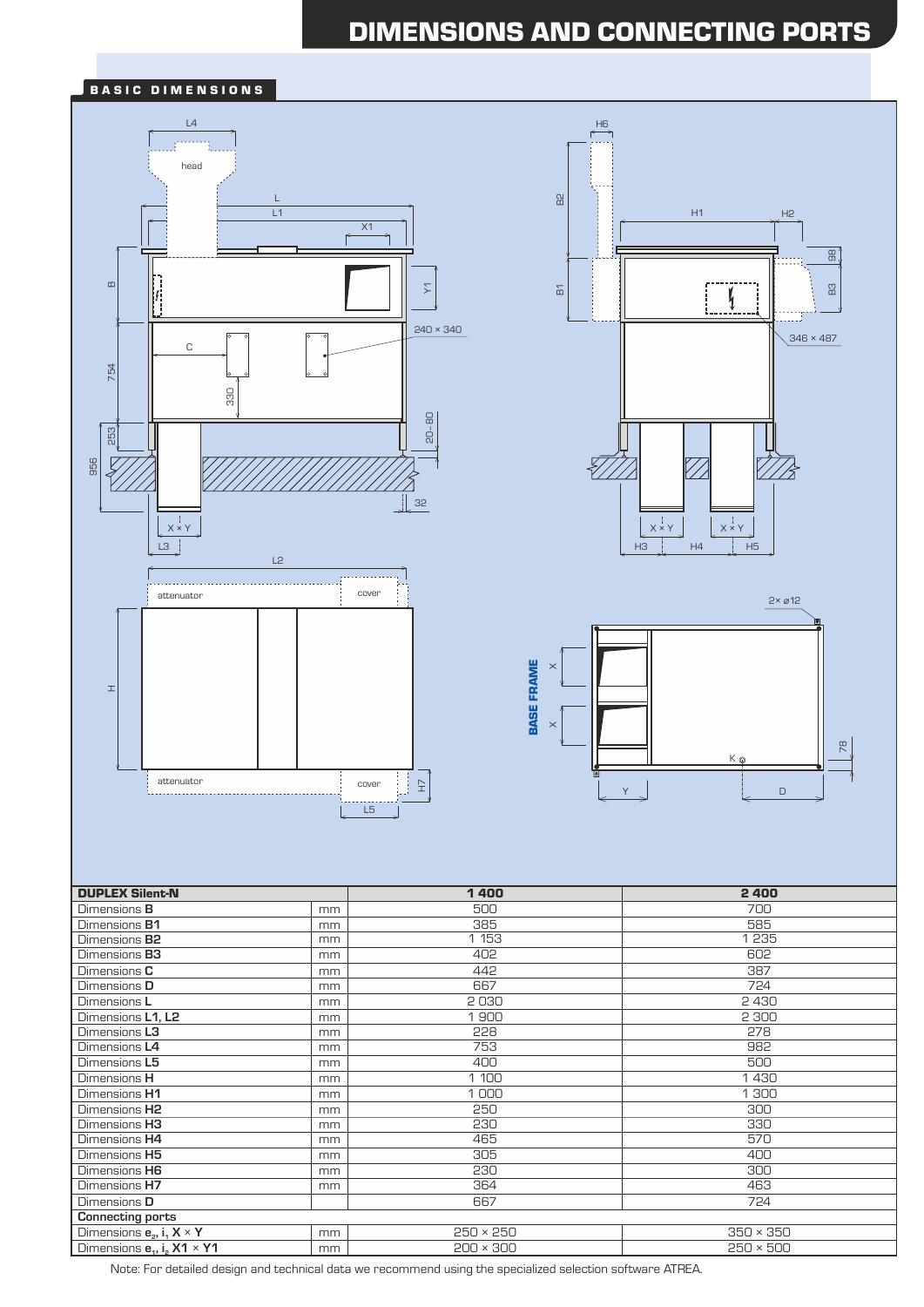## CONFIGURATION AND CONNECTING PORTS

The basic configuration of the unit contains a base frame including sound attenuators, adjustable end pieces and vibration isolators. One of the two versions (mirror-wise positions) must be selected during configuration as they cannot be changed on site.

The base frame includes inspection openings for connecting a condensate drain, which must be run into a sewer as described in the installation manual. The base frame is versatile, with

openings for both versions. A wide range of accessories are available for installation such as external sound attenuators and discharge and suction heads. In addition, the ports can be fitted with flexible flanges and inlet ports may have shut-off dampers if required. For detailed design we recommend using our specialized design software for DUPLEX units available at **www.atrea.com**.

## INSTALLATION POSITIONS AND PORT CONFIGURATIONS



## MANIPULATION SPACE

When installing DUPLEX Silent-N make sure to comply with the specified handling area around the unit. Space for a fitting condensate drain line DN 32 must be left free in the centre of the frame. The line must run at a minimum height of 150 mm through a siphon to a sewer at.





## IN STALLING THE BASE FRAME IN ROOF CLADDING (RECOMMENDED DETAIL)

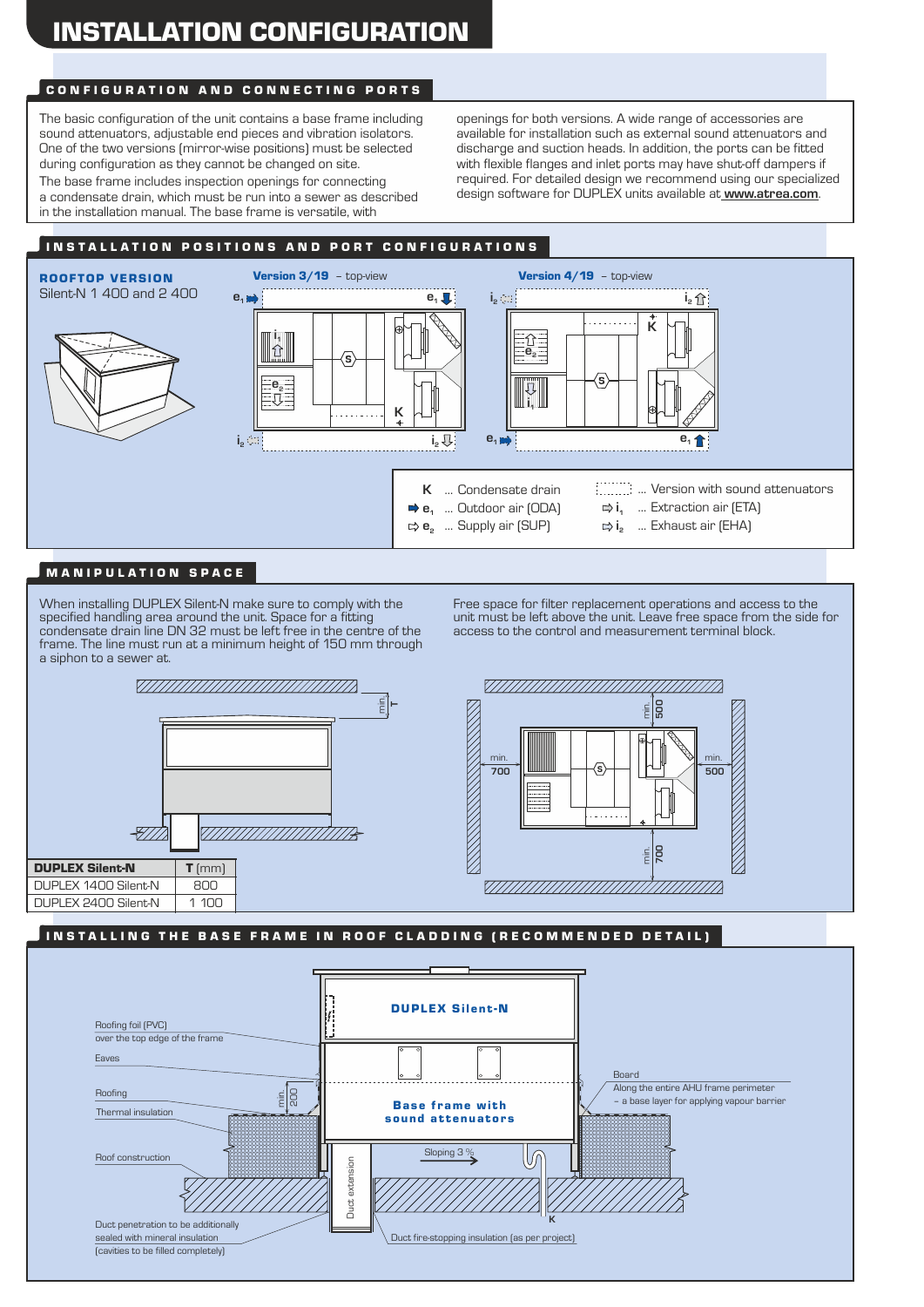# INSTALLATION

#### **INSTALLATION STEPS**

The installation process of the unit is divided into several parts:

- **1.** Assembling the base frame assemble the entire set using the fixtures provided following the accompanying instructions, and subsequently install the frame on site and secure it in position.
- **2.** Install the duct connectors and integrated sound attenuators in the frame and cover its surface with PVC foil according to the instructions.
- **3.** Prepare the wiring and condensate drain.
- **4.** Set the unit on the prepared frame and connect the condensate drain. Carry out final inspection.



#### CONNECTING PORT TYPES AND DIMENSIONS

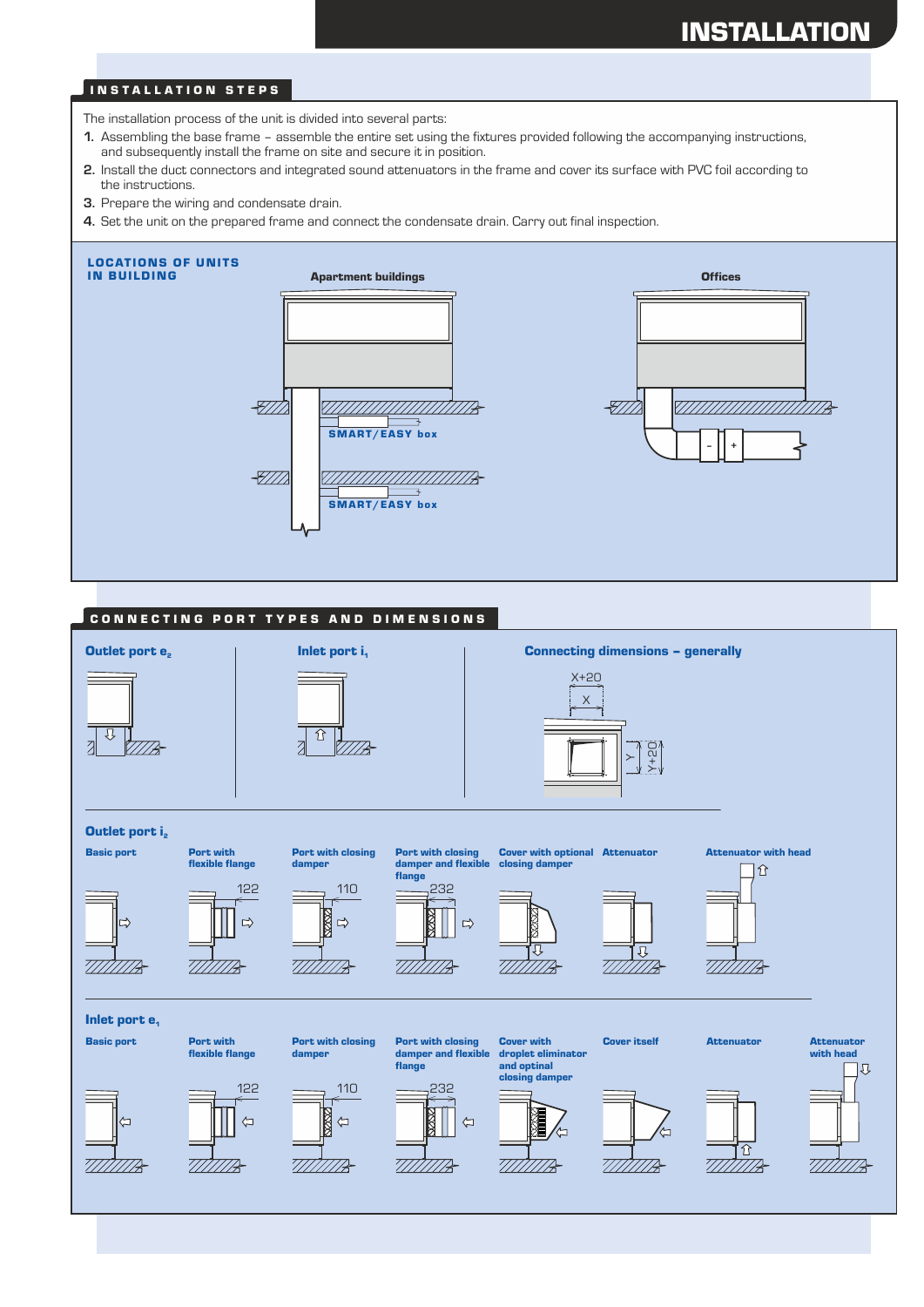# ACOUSTICS, BASIC UNIT

#### ACOUSTIC POWER  $L_w(A)$  (dB)





| Point          |                       |           | <b>DUPLEX 1400 Silent-N</b> |             |          | <b>DUPLEX 2400 Silent-N</b> |            |             |          |          |
|----------------|-----------------------|-----------|-----------------------------|-------------|----------|-----------------------------|------------|-------------|----------|----------|
|                | inlet e.              | outlet e. | inlet i.                    | outlet i    | surround | inlet e.                    | outlet e.  | inlet i.    | outlet i | surround |
|                | 66 / 52               | 77/60     | 68 / 57                     | 82 / 64     | 67       | 70/57                       | 74/60      | 64 / 50     | 77/62    | 55       |
| 2              | 58/44                 | 68 / 53   | 60/50                       | 72/55       | 57       | 63 / 50                     | 66 / 52    | 57/<br>44 ′ | 67 / 52  | 45       |
| 3              | 43 / 31               | 52 / 36   | 44 / 36                     | 55/<br>∕ 39 | 43       | 47/<br>136                  | 49 / 36    | 41 / 28     | 49/35    | 29       |
| $\overline{4}$ | 64 / 50               | 75/55     | 67 / 55                     | 80 / 63     | 66       | 70/50                       | 74 / 58    | 61 / 46     | 79/63    | 58       |
| 5              | 57/44                 | 68 / 50   | 60/50                       | 72/56       | 58       | 58/47                       | 62 / 46    | 57 / 42     | 70/55    | 48       |
| 6              | 44 / 31               | 53/36     | 45 / 36                     | 56 / 40     | 43       | 49/37                       | 48 / 35    | 47 / 35     | 52 / 38  | 33       |
|                | 65/49                 | 72/51     | 65 / 51                     | 81 / 64     | 68       | 71 / 59                     | 68 / 48    | 65/49       | 84/67    | 61       |
| 8              | 57/42                 | 67 / 47   | 61 / 47                     | 73/56       | 58       | 65 / 55                     | 64 / 45    | 60 / 45     | 75/59    | 54       |
| 9              | 30<br>44 <sub>7</sub> | 53/36     | 45 / 36                     | 57/<br>40'  | 43       | 52 / 40                     | 49/<br>'35 | 50/38       | 57 / 42  | 36       |

Note: For the detailed design of DUPLEX units, accessories and control systems we recommend using the specialized selection software. Values in the brackets apply to units equipped with ATREA sound attenuators.

#### DUPLEX SILENT-N - BASIC UNIT CONFIGURATION



#### **DUPLEX 1400-2400 Silent-N**

The basic configuration of the compact unit includes a supply and extraction fan with free-running wheel incl. antivibration mounting, a removable counter-flow heat recovery exchanger made up from thin-walled plastic panels, slidein supply and extraction air filters (class M5 or F7) and a drain pan with DN 32 hose for condensate drainage. It has a top panel for access to all built-in equipment, and a side panel to facilitate condensate drain handling and provide access to the control system.



#### Fans

All DUPLEX Silent-N units have highly efficient fans (Ziehl Abegg) with free-running wheel and backward-curved blades. All fans in the DUPLEX 1400, 2400 Silent-N series comply with the requirements of European standard ErP 2015.



#### Heat recovery exchanger

The units have a high-efficiency heat recovery exchanger of completely new design, made up from thin-walled plastic plates, with high heat recovery efficiency of up to 93 %.

By-pass damper ("B") A plate heat recovery exchanger by-pass including servo drive. When the by-pass opens, flow through the heat recovery exchanger automatically closes and no heat transfer takes place.

#### DUPLEX SILENT-N - OPTIONAL ACCESSORIES



#### Base frame including  $e_2$  and  $i_1$  sound attenuators

A base frame including insulation, duct connection adapters, adjustable end pieces with vibration isolators and inspection openings. The frame is made of galvanized sheet metal without any finish, designed to be covered with PVC foil. It is used for stabilizing the position of the unit on site. Supply and extraction sound attenuators to be installed in the base frame. Each set has two sections of two pieces each to be stacked on top of each other. The design is a combination of the gate and absorption attenuator.

#### DUPLEX xxxx Silent-N

#### S4 / S5

Me.xxx; Mi.xxx

#### B.x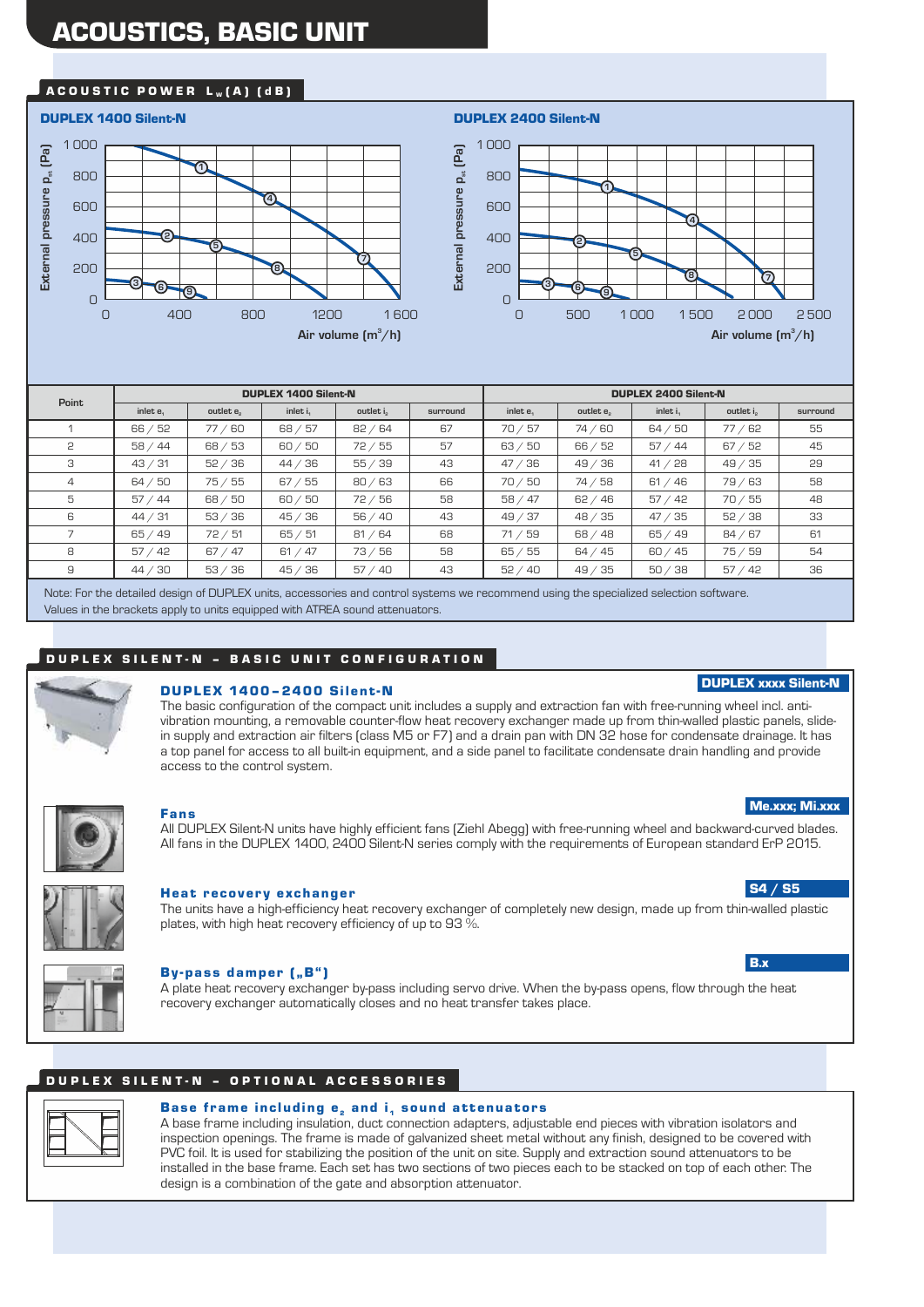# OPTIONAL ACCESSORIES

#### O P T I O N A L A C C E S S O R I E S ( G E N E R A L O V E R V I E W )

#### Ke.xxx; Ki.xxx **Fe.xxx; Filterial Features**

#### Shutoff dampers  ${\bf e}_{\scriptscriptstyle 4}$ ; i $_{\scriptscriptstyle 2}$

Shut-off dampers are installed on the inside of the ports. The dampers are supplied in sizes to match the ports of the unit, with two servo drive types – standard type LM 24A and the LF 24 type with emergency function (spring) for closing in the event of a power cut.



**Air filtration** DUPLEX units have cassette filters of class M5 / M5 as a standard feature (supply / extraction). Other available filter combinations are M5 / F7 and F7 / F7.



# Hot-water based heaters TPO

Separately supplied duct heaters for connection to DUPLEX units. The heaters include a vapor $\sqrt{g}$ as capillary thermostat as a standard feature. For power and diameters see separate technical sheets.



#### Electric heaters EPO-V

Separately supplied heaters for rectangular or circular ducts for connection to DUPLEX units. For power and diameters see separate technical sheets.



#### RE-HW.4; RE-HW.3

**Control manifolds for water heaters** Designed for controlling the heating power of water heaters, they all include a three-speed pump, two shut-off ball valves and connecting ducting. Depending on the type they also include: **– RE-HW.4** – A four-way mixing unit

with servo drive **– RE-HW.3** – A three-way mixing unit with servo drive



# E.xxx

Electric pre-heaters E An electric air pre-heater from PTC elements for installation in the unit. Each specific unit requires a specific type. The set includes the necessary control and protection features.



#### Spare filter cassettes

Sets of spare filter cassettes in sizes as per the unit type. They are supplied in filter classes M5 and F7.

FK.x



### H.P

Flex ible flanges Ports can be optionally supplied with flexible flanges.



#### Inc lined manome t er s

A filter accessory for simple visualization of current filter pressure drop. Inclined manometers are mandatory for the hygienic configuration of the units in compliance with VDI 6022.

# A.MFF A.CF.XXX

Constant flow rate and pressure control

Manometers detecting pressure at fans in combination with the control system for intelligent control of fans in order for them to run at preset

flow rates. This accessory requires for the unit to be fitted with the RD5 control system. When another manometer (optional accessory) is connected to the air supply duct, constant pressure control is possible.



#### Heads

Combined suction / discharge heads to be installed onto external sound attenuators.



Special covers Covers for inlet  $[e_1]$  and outlet  $[i_2]$  ports. The cover for port  $e_1$  is supplied in conjunction with a built-in droplet eliminator.



#### External sound attenuators

External sound attenuators are designed for easy installation on the side of suction or discharge ports of Silent units to reduce the emissions of acoustic parameters.